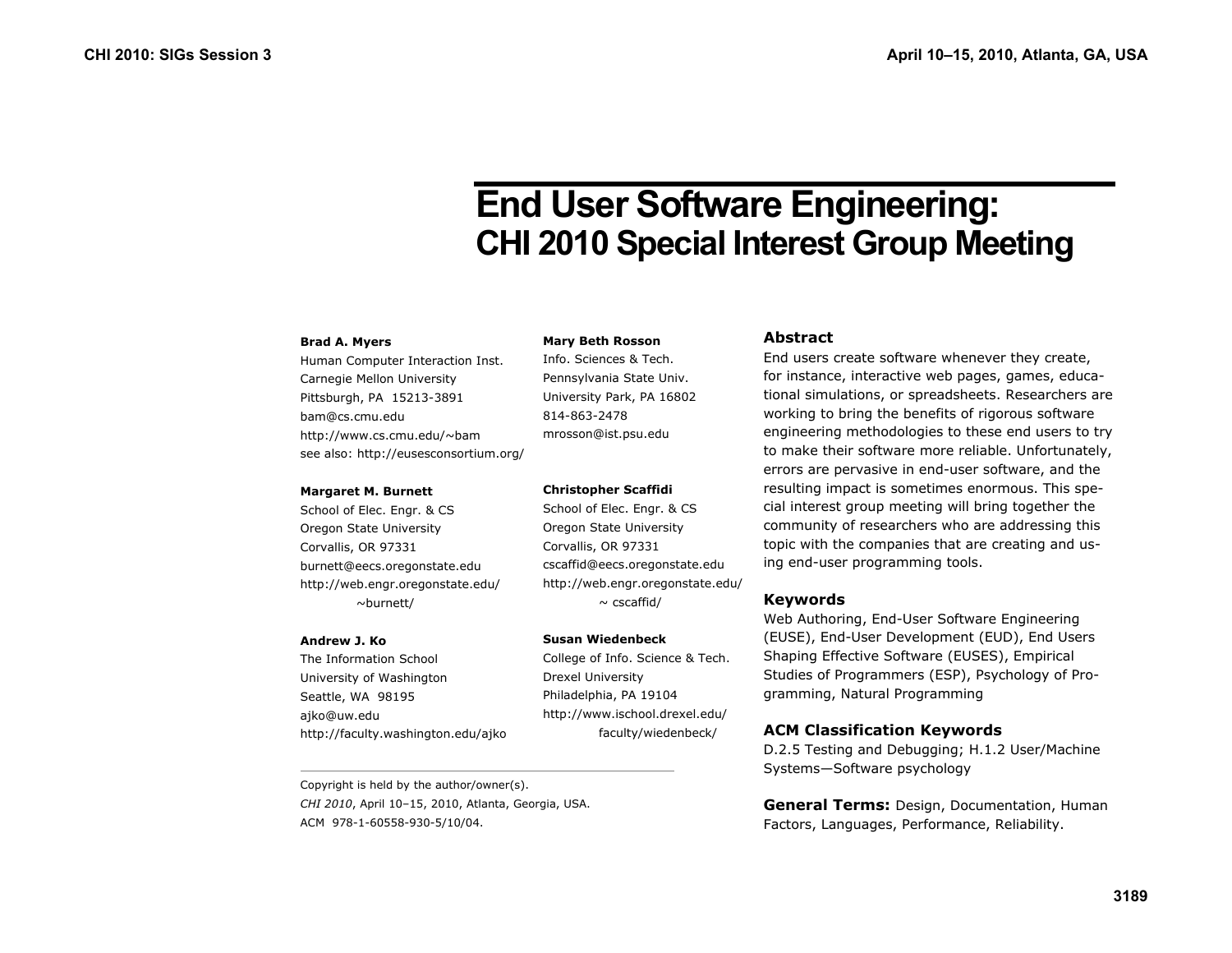

## **Figure 1**: Estimates for the number of people in the US in 2006 who used computers at work, who used spreadsheets at work, who would describe themselves as programmers, and who would say they are professional programmers [25].

## **Introduction**

One way to define "programming" is as the process of transforming a mental plan of desired actions for a computer into a representation that can be understood by the computer [13]. Expressed this way, it seems obvious that the study of humans and programming should be a topic of HCI. Indeed, this area of study has a long history, and has appeared under many names, including "Software Psychology" [27], "Psychology of Programming" [9, 12] and "Empirical Studies of Programming" (ESP).

We define "end-user programmers" (EUP) as people who write programs, but *not* as their primary job function — they write programs in support of achieving their main goal, which is something else, such as accounting, designing web pages, office work, scientific research, entertainment, etc. End-user programmers generally use special-purpose languages such as spreadsheet languages or web authoring scripts, but some EUPs, such as chemists or other scientists, may learn to use "regular" programming languages such as C or Java to achieve their programming goals.

Two NSF workshops determined that end-user software is in need of serious attention [5]. The reasons are compelling. Our research shows that while there are about 3 million professional programmers in the United States, over 12 million people say they do programming at work, and over 12 million people use spreadsheets and databases, and thus may also be considered to be doing programming [25] (see Figure 1). Unfortunately, however, errors are pervasive in software created by end users. When the software that end users create is not dependable, there can be serious consequences for the people whose retirement funds, credit

histories, e-business revenues, and even health and safety rely on decisions made based on that software. For example, a Texas oil firm lost millions of dollars in an acquisition deal through spreadsheet errors [23]. Beyond correctness, end-user programs often lack other hallmark qualities of software, including good performance, scalability, reusability, and interoperability.

Two large collaborative efforts, one in the U. S. (the EUSES Consortium http://eusesconsortium.org/), and one in Europe (the Network of Excellence on End-User Development, http://giove.cnuce.cnr.it/eud-net.htm) have produced a number of promising results in this area (see, e.g., [17]). Special Interest Group meetings at CHI'2004, CHI'2005, CHI'2007, CHI'2008, and CHI'2009. and the WEUSE series of workshops at ICSE'2005 [10], CHI'2006 [7], Dagstuhl 2007 (see www.dagstuhl.de/07081) ICSE'2008 [2], and ICSE'2009 [3] very successfully brought together researchers and companies interested in this topic.

The special interest group (SIG) meeting at CHI'10 is designed to bring this community back together, as well as to introduce the area to other researchers and companies who are interested in allowing users to create higher-quality programs.

# **Examples of Current Work**

End-User Software Engineering (EUSE) research has been gaining momentum and a number of EUSE projects have been presented at CHI. Here are just a few examples.

The "Natural Programming" project at Carnegie Mellon University has been working for more than 10 years to make programming more "natural", or closer to the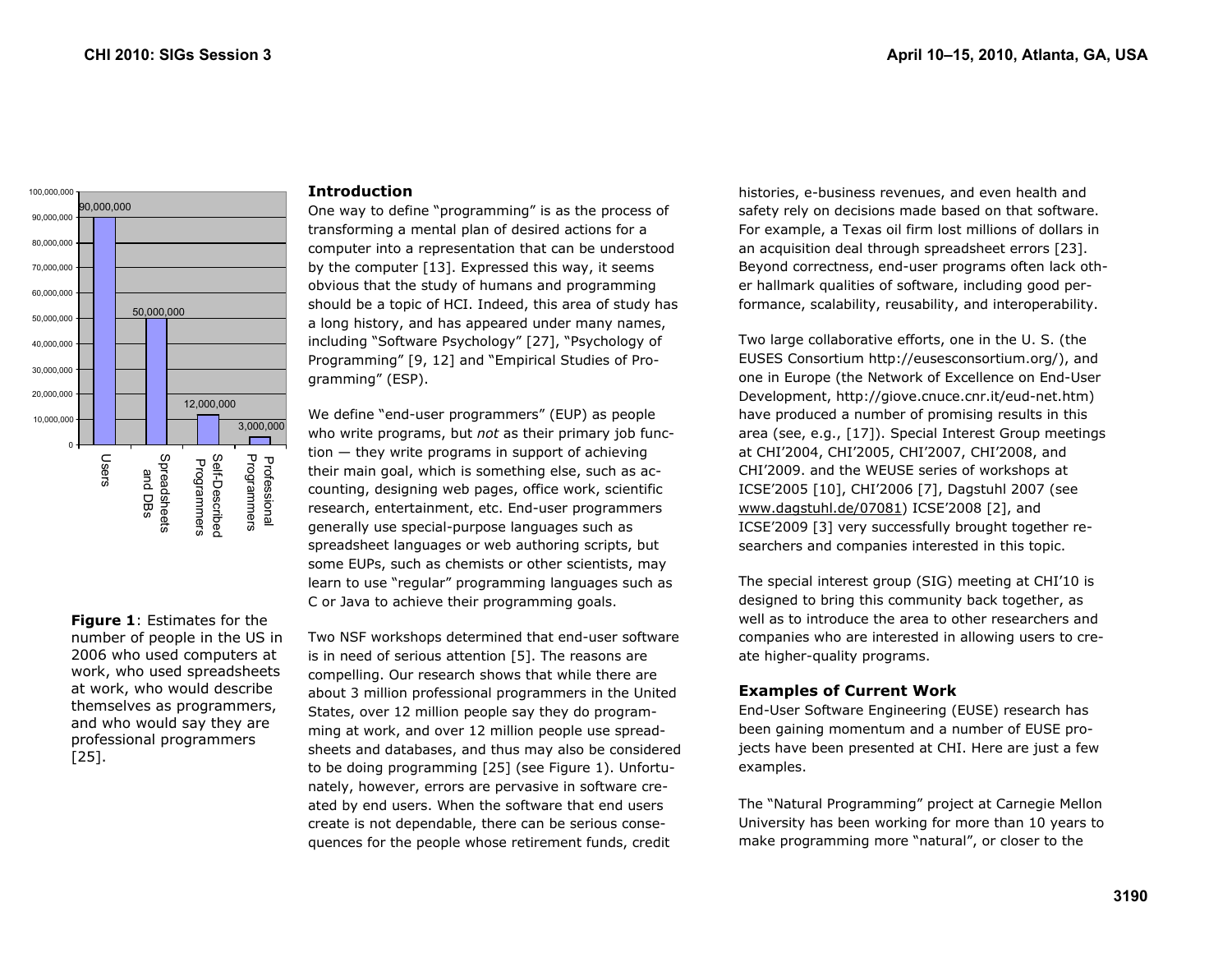| dynasty a generation ago, and Swann was<br>while the Arizona Cardinals were the tear<br>these playoffs, the Steelers had history on<br>DOM change<br>Node inserted:<br>in in |
|------------------------------------------------------------------------------------------------------------------------------------------------------------------------------|
|                                                                                                                                                                              |

**Figure 2: FireCrystal [19] re**cords user events and DOM changes so it can help users understand which HTML and JavaScript code is responsible for elements and behaviors on a web page.

| Microsoft Excel - Units.xls                                                                       |                               |            |                |       |                 |  |                |  |  |  |  |  |
|---------------------------------------------------------------------------------------------------|-------------------------------|------------|----------------|-------|-----------------|--|----------------|--|--|--|--|--|
| $=$ C3<br>$f_X$                                                                                   |                               |            |                |       |                 |  |                |  |  |  |  |  |
|                                                                                                   | А                             | в          | Č              | D     | E               |  |                |  |  |  |  |  |
|                                                                                                   |                               | Fruit      |                |       |                 |  | <b>E</b> Units |  |  |  |  |  |
| $\overline{2}$                                                                                    | Month                         | Apple      | Orange         | Plum  | Total           |  |                |  |  |  |  |  |
| 3                                                                                                 | May                           | 4          | 5              | 6     | 15              |  |                |  |  |  |  |  |
| 4                                                                                                 | June                          | 7          | 7              | R     | 22              |  | <b>Todes</b>   |  |  |  |  |  |
| 5                                                                                                 | July                          |            | 5              | n     | 10 <sup>1</sup> |  |                |  |  |  |  |  |
| 6                                                                                                 | Total                         |            |                |       |                 |  |                |  |  |  |  |  |
|                                                                                                   | <b>Reference error in B5?</b> |            |                |       |                 |  |                |  |  |  |  |  |
| The reference to C3 seems to be incorrect.<br>Changing the reference to a value would solve this. |                               |            |                |       |                 |  |                |  |  |  |  |  |
|                                                                                                   |                               | New value: | $\overline{0}$ | Apply | Ignore          |  |                |  |  |  |  |  |

**Figure 3**: Microsoft Excel spreadsheet augmented by the Ucheck system, which tries to help the user find errors [1].

way people think. Many studies were performed (e.g., [14, 18, 20, 21]), and new programming languages [22] and tools [15, 28] were created. For example, Figure 2 shows a "Why"-oriented technique for helping users understand how web pages are authored [19].

The "End-User Software Engineering" project involving researchers at Oregon State University and University of Washington aims to improve the reliability of software produced by end-user programmers. Some results have included "What You See Is What You Test" (WY-SIWYT) integrated with fault localization [6], semiautomated detection of erroneous combinations of units in spreadsheets (Figure 3) [1], new type systems for end-user code (Figure 4) [26], and new methods for involving end users in the "debugging" of machinelearned programs (Figure 5) [16]. The work emphasizes research on how to engage users in end-user software engineering practices without detrimentally interrupting their problem-solving efforts.

The Gender HCI Project [4], a collaboration of Oregon State University and Drexel University, has the goal to support both males' and females' problem solving, especially in end-user software development tasks. Our results show that females are less willing than males to try out and adopt software features that support testing and dataflow-oriented debugging, and further that male and female end-user programmers use different strategies when debugging [29]. We have recently developed a debugging tool that centers on strategies rather than individual tactics [11]. Current work also focuses on support for males and females in designing and reusing applications, for example, design of mashups and reuse of artifacts in web design [8]. Related work at Penn State has been exploring the impacts of up-front design

planning in end-user programming, using simple representations like concept maps [24].

# **Acknowledgements**

The authors have been supported in part by the National Science Foundation as part of the EUSES Consortium under NSF grants ITR CCR-0324770, CCR-0325273, and CCR-0324844. Any opinions, findings, and conclusions or recommendations expressed in this material are those of the authors and do not necessarily reflect those of the National Science Foundation.

## **References**

[1] Abraham, R. and Erwig, M. Header and unit inference for spreadsheets through spatial analyses. In *Proceedings of VL/HCC'04* (Sept, 2004), 165-172.

[2] Abraham, R., Burnett, M. and Shaw, M. *Fourth Workshop on End-User Software Engineering (WEUSE IV)*. (In conjunction with ICSE 2008). Leipzig, Germany, May 12, 2008.

[3] Bass, L., Lewis, G., Myers, B. and Smith, D. *Proceedings of the Workshop on Software Engineering Foundations for End-User Programming (SEEUP 2009)*. (ICSE-Companion). Carnegie Mellon University, Software Engineering Institute, Research, Technology, and System Solutions (RTSS) Program, Nov, 2009.

[4] Beckwith, L., Burnett, M., Grigoreanu, V. and Wiedenbeck, S. Gender HCI: What about the software. *Computer*, 39, 11 (Nov 2006), 97-101.

[5] Boehm, B. and Basili, V. Gaining intellectual control of software development. *Computer*, 33, 5 (May 2000), 27-33. [6] Burnett, M., Cook, C. and Rothermel, G. End-User Software Engineering. *CACM*, 47, 9 (Sept 2004), 53-58.

[7] Burnett, M. M., Myers, B., Rosson, M. B. and Wiedenbeck, S. The Next Step: From End-User Programming to End-User Software Engineering (WEUSE II). In *Extended Abstracts, CHI'2006* (Montreal, Canada, April 22-27, 2006), 1699-1702.

[8] Cao, J., Riche, Y., Wiedenbeck, S., Burnett, M. and Grigoreanu, V. End-user mashup programming: Through the